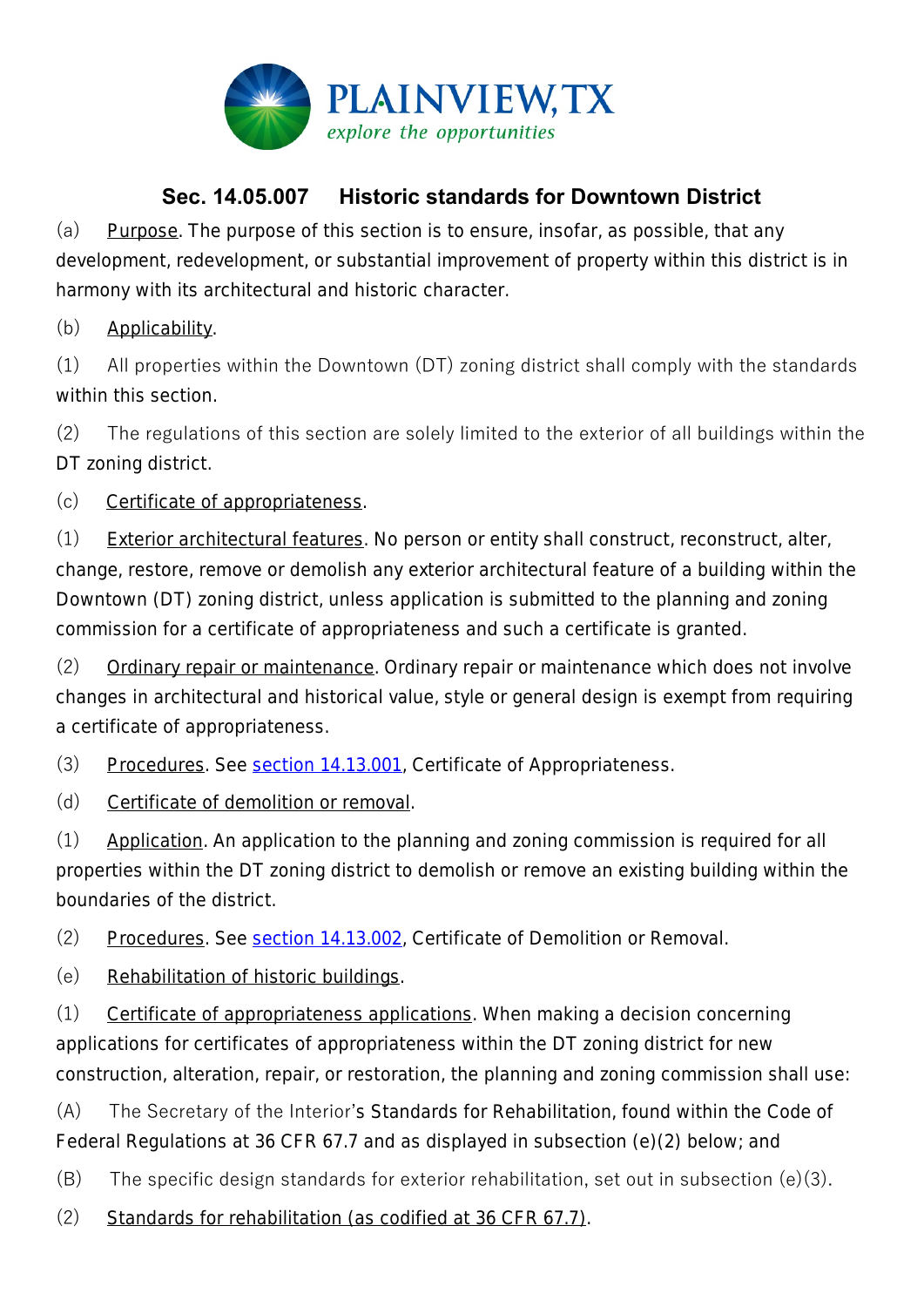(A) A property shall be used for its historic purpose or be placed in a new use that requires minimal change to the defining characteristics of the building and its site and environment.

(B) The historic character of a property shall be retained and preserved. The removal of historic materials or alteration of features and spaces that characterize a property shall be avoided.

(C) Each property shall be recognized as a physical record of its time, place, and use. Changes that create a false sense of historical development, such as adding conjectural features or architectural elements from other buildings, shall not be undertaken.

(D) Most properties change over time; those changes that have acquired historic significance in their own right shall be retained and preserved.

(E) Distinctive features, finishes, and construction techniques or examples of craftsmanship that characterize a historic property shall be preserved.

(F) Deteriorated historic features shall be repaired rather than replaced. Where the severity of deterioration requires replacement of a distinctive feature, the new feature shall match the old in design, color, texture, and other visual qualities and, where possible, materials. Replacement of missing features shall be substantiated by documentary, physical, or pictorial evidence.

(G) Chemical or physical treatments, such as sandblasting, that cause damage to historic materials shall not be used. The surface cleaning of structures, if appropriate, shall be undertaken using the gentlest means possible.

(H) Significant archeological resources affected by a project shall be protected and preserved. If such resources must be disturbed, mitigation measures shall be undertaken.

(I) New additions, exterior alterations, or related new construction shall not destroy historic materials that characterize the property. The new work shall be differentiated from the old and shall be compatible with the massing, size, scale, and architectural features to protect the historic integrity of the property and its environment.

(J) New additions and adjacent or related new construction shall be undertaken in such a manner that, if removed in the future, the essential form and integrity of the historic property and its environment would be unimpaired.

(3) Specific design standards for exterior rehabilitation. The following standards elaborate on and set out a means for implementing the Secretary of the Interior's Standards for Rehabilitation.

## (A) Foundations.

(i) The size and shape of original door and window openings in the foundation shall be maintained.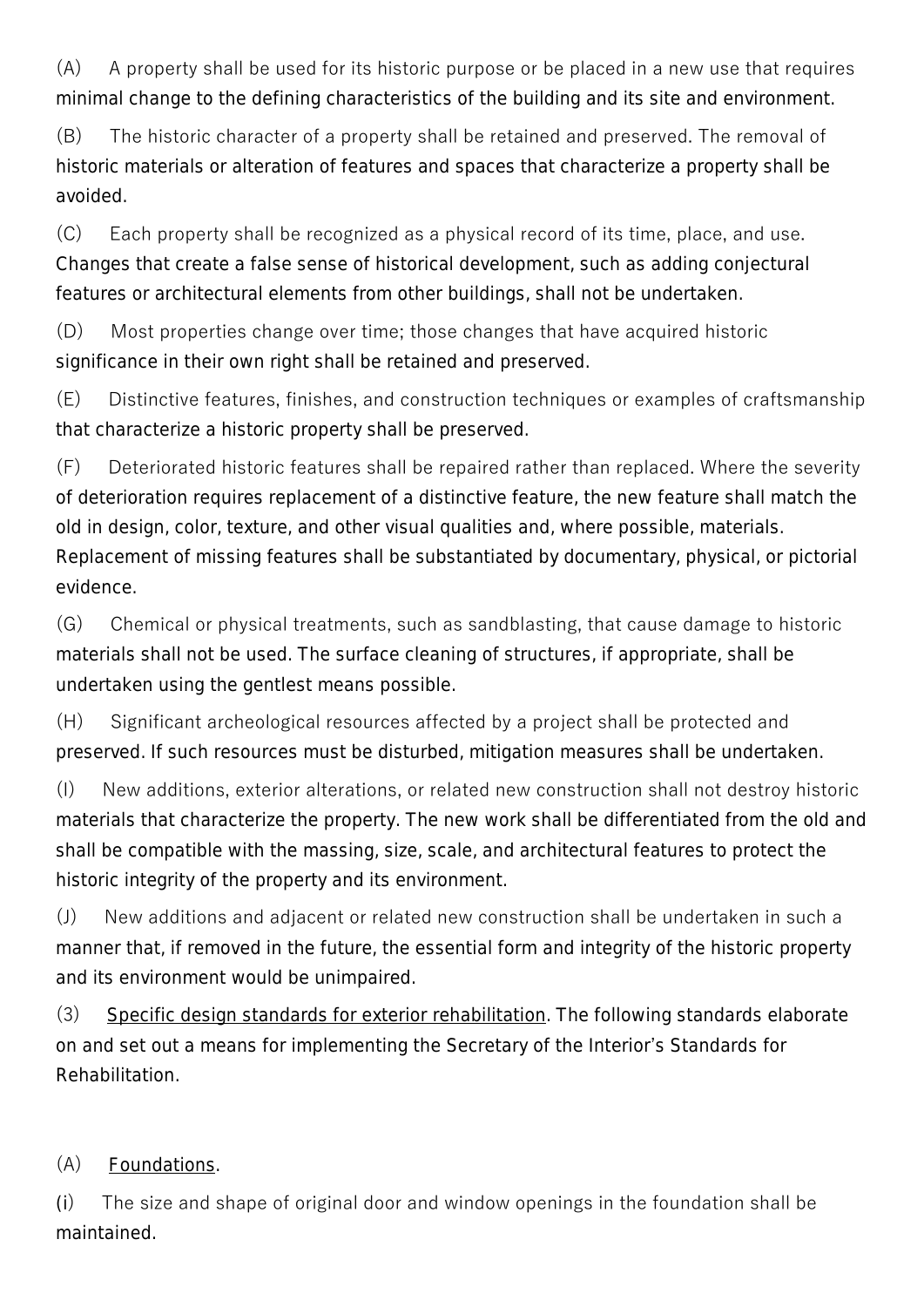(ii) Any repair or new construction shall match, to the greatest extent practicable, the original materials in size, color, texture, composition, and joint profile.

(iii) Masonry or concrete foundations shall not be painted or covered with cement plaster or stucco.

(B) Masonry.

(i) Any repair, restoration, or new construction shall match, to the greatest extent practicable, the color of the original masonry and mortar.

(ii) Historic masonry shall not be painted.

(iii) Masonry features that are essential to the historic character of a building and are structurally sound shall not be removed or significantly changed.

(C) Architectural metals. Architectural metal features that are in a condition that may be restored shall be retained and preserved, to the greatest extent practicable.

(D) Doorways and windows.

(i) The repair or replacement of deteriorated doorways or windows shall match, to the greatest extent practicable, the size, materials, and appearance of the original doorways and windows.

(ii) Original doorway and window openings shall not be removed or sealed off.

(E) Storefronts.

(i) Non-historic materials (e.g., plaster, stucco, siding, etc.) shall not be used to cover or conceal the original historic materials.

(ii) Storefronts shall be designed using a palette of piers, columns, pilasters, and/or trim to frame display windows.

(iii) Facades at street level shall have large window openings that comprise no less than 50 percent of the first floor wall area.

(iv) Doors and entryways shall be designed as an integral part of the storefront system.

 $(F)$  Signs.

(i) The types, sizes, and locations of signs shall conform to the standards set out in  $\frac{\text{article}}{\text{article}}$ 14.08, *Signs*.

- (ii) Signs shall not obscure any architectural features on historic buildings.
- (iii) There shall be no off-site signage.
- (G) Awnings. All awnings shall:
- (i) Extend no more than seven feet from the building facade;
- (ii) Be attached and integral to the principal structure;
- (iii) Not obstruct any window (transom windows may be located under awnings and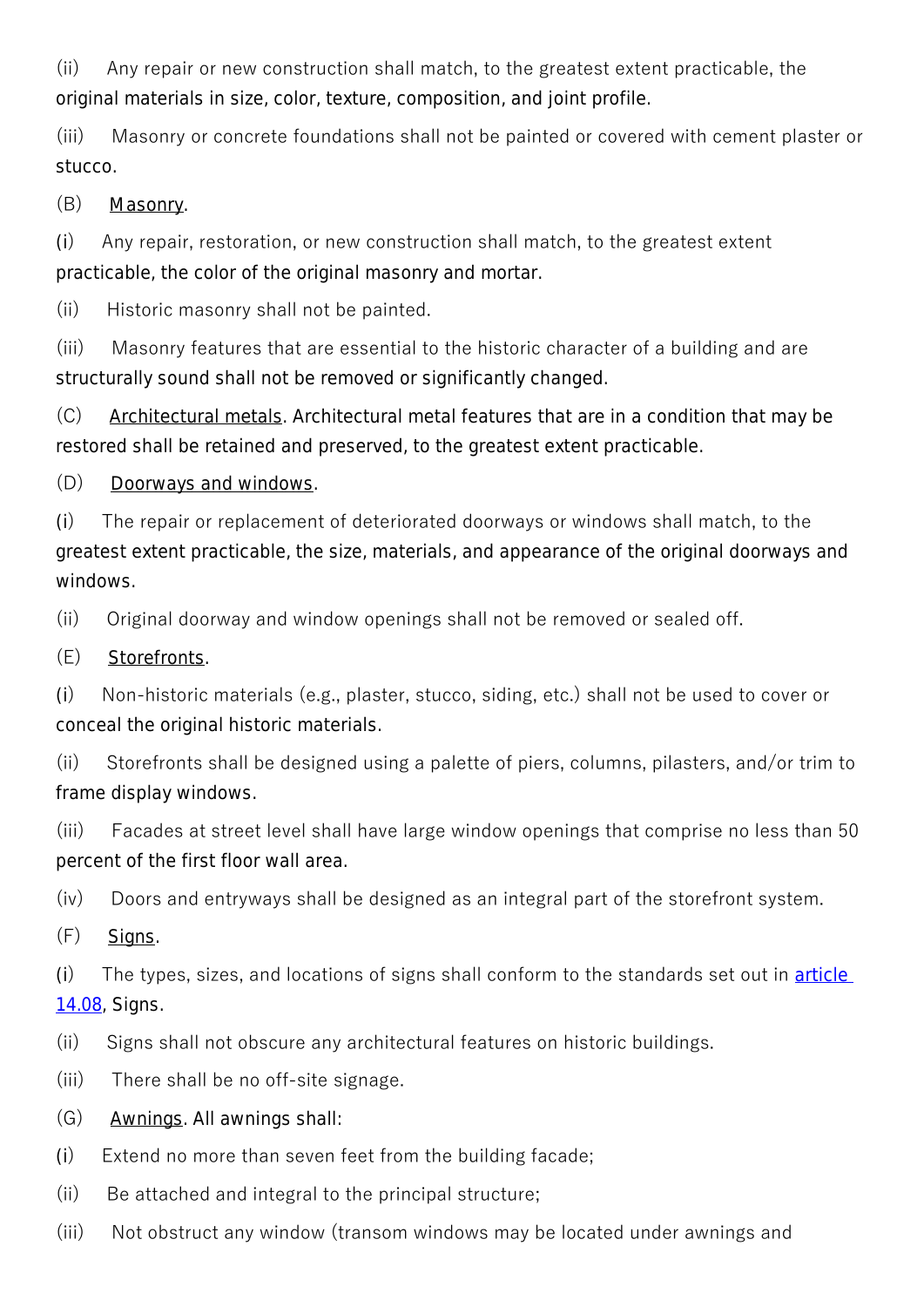canopies);

(iv) Have columns, beams, and/or brackets of adequate size to give both structural support and visible means for support;

(v) Be constructed of durable, protective, and water-repellant materials (e.g., cloth, fabric, canvas, glass, steel, standing seam metal, architectural metal, and/or perforated metal (not corrugated));

(vi) Not be constructed of vinyl or fiberglass;

(vii) Not be backlit or internally illuminated;

(viii) Only be illuminated by:

a. Recessed fixtures incorporating a lens cover that is either recessed or flush with the bottom surface (ceiling) of the canopy; or

b. Indirect lighting where light is beamed upward and then reflected down from the underside of the canopy. Indirect lighting fixtures shall be shielded such that direct illumination is focused exclusively on the underside of the canopy;

(ix) Not be longer than a single storefront;

(x) Be compatible with the overall color scheme of the facade from which it projects;

(xi) Not encroach to within two feet of a curb line; and

(xii) Have a minimum clearance of eight feet from finished grade to the bottom of the awning.

 $(H)$  Fire exits. Fire exits shall not be installed on a front building facade.

(f) Standards for new construction and building additions.

(1) Building additions. Additions shall:

(A) Be subordinate to the historic principal building relative to its size and scale.

(B) Only be located on the side or rear elevations.

(C) Be wholly compatible with, yet distinguishable from, the historic building in terms of the building materials, color(s), and the mass and proportion of windows and doors.

(2) Massing and scale.

(A) Building height. Buildings shall not exceed 115 percent or be less than 85 percent of the average height of the buildings on the two nearest developed lots or buildings on either side of the subject lot or building. A greater variation will require review and an affirmative recommendation by the planning and zoning commission and approval by the city council.

(B) Roof lines. Roof lines of each vertical bay shall be individually distinguishable with variations of height of no less than two feet. Roofs shall relate to the articulations of the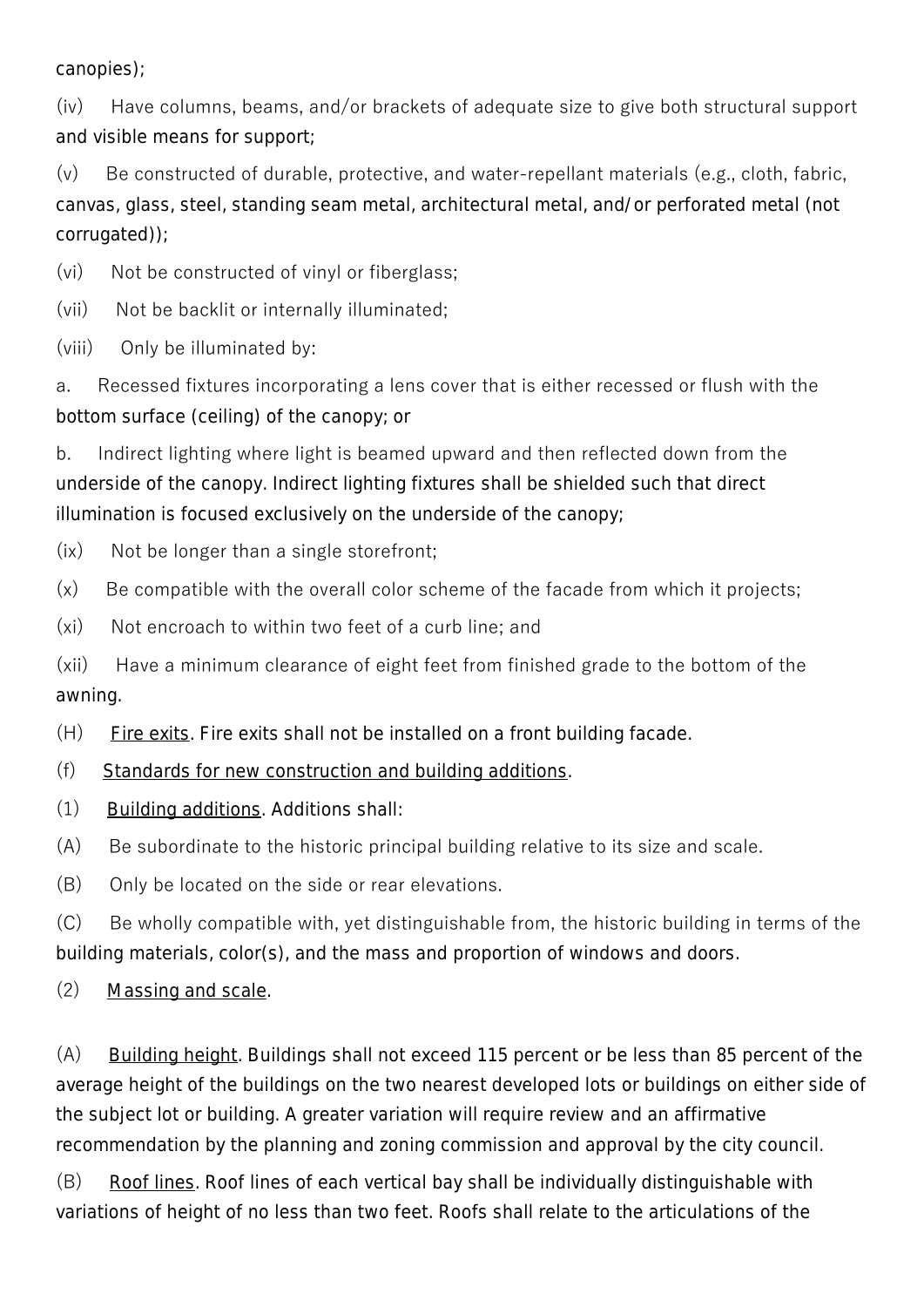building facades. For flat roofs with a horizontal eave, fascia, or parapet, the roof line shall be changed so that no unmodulated segment of roof exceeds 25 feet in horizontal dimension. The minimum vertical dimension of the roofline modulations shall be the greater of two feet or 10 percent of the wall height (measured from finish grade to the top of the wall), whichever is greater.

(3) Colors. Colors shall be reviewed for their historic context for which the following may be considered:

(A) Facade colors shall be non-reflective and subtle. The use of primary, high intensity, fluorescent, or metallic colors is prohibited (other than for the sign face).

(B) Metallic (except copper and silver metallic-colored roofs) and colors are prohibited on any facade or roof.

(C) Any activity that involves changing color or refreshing color shall be pre-approved by the planning and zoning commission.

(4) Materials.

(A) Permitted decorative materials include, but are not limited to, the following:

(i) Brick, including thin brick;

(ii) Stone, including cast stone, limestone, granite, or other native or naturally occurring stone;

(iii) Portland cement stucco; and

(iv) Architectural (textured) concrete masonry units, including split face, weathered face, sandblasted face, and ground face blocks.

(B) Prohibited materials on front or street-side elevations include: cultured stone, fake brick, rough textured wood siding, wooden shingles on mansard roofs, gravel aggregate materials, exterior insulation finishing system (EIFS), plywood sheathing, plastic, fiberglass, and stucco.

(C) Windows on the ground floor shall be comprised of clear, non-reflective glass.

(5) Architecture.

(A) Form. The general form of structures in Downtown is to be simple, three-dimensional forms characteristic of the appearance and scale of early 1900's main streets that orient to and participate in the activities of the street. (See figure 14.05.006, *Historical Building Features*. [not printed herein])

(B) Detailing.

(i) Buildings shall contain architectural details that promote design, but are not limited to the following: